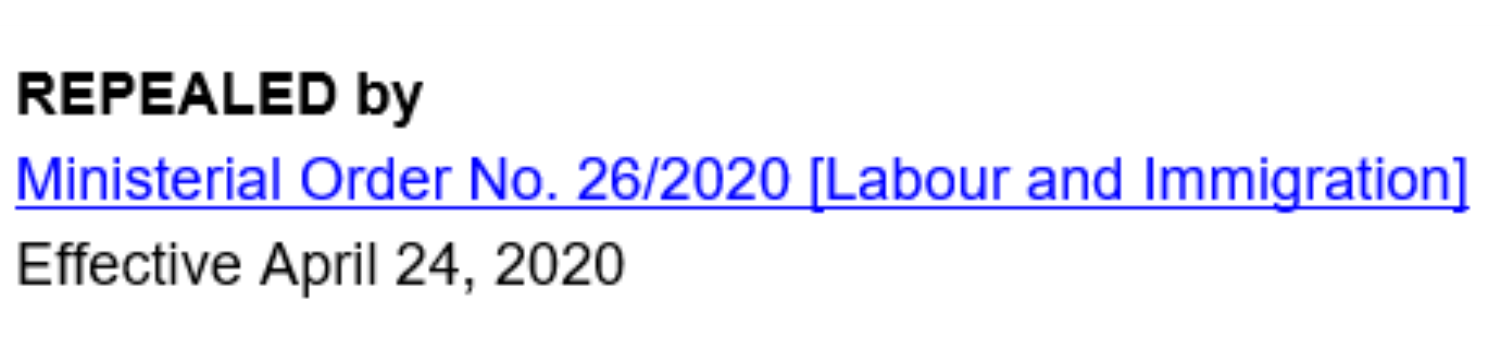

**MINISTERIAL ORDER No. 22.2020**

LABOUR AND IMMIGRATION *Office of the Minister*

WHEREAS the Lieutenant Governor in Council made Order in Council 080/2020 under section 52.1(1) of the *Public Health Act* (PHA) on March 17, 2020 declaring a state of public health emergency in Alberta due to pandemic COVID-19 and the significant likelihood of pandemic influenza;

WHEREAS Order in Council 080/2020 has effect for 90 days following March 17, 2020 under section 52.8(1)(a) of the PHA;

WHEREAS section 52.1(3) of the PHA authorizes the Minister responsible for an enactment (Minister), to make an order without consultation, to

- (a) suspend or modify the application or operation of all or part of an enactment, subject to the terms and conditions the Minister prescribes, or
- (b) specify or set out provisions that apply in addition to, or instead of, any provision of an enactment

if the Minister is satisfied that doing so is in the public interest; and

WHEREAS I am satisfied that it is in the public interest to make such an order in respect of the *Labour Relations Code* (LRC) and the *Employment Standards Code* (ESC), because the LRC and ESC may impede compliance with orders issued by the Chief Medical Officer of Health to combat the spread of COVID-19; and

NOW THEREFORE, I, Jason Copping, Minister of Labour and Immigration responsible for the *Labour Relations Code* and *Employment Standards Code,* pursuant to section 52.1(2) of the *Public Health Act*, do hereby order that:

- 1. This order applies with respect to the employers at a health care facility described in [Chief](https://open.alberta.ca/publications/cmoh-order-10-2020-2020-covid-19-response)  [Medical Officer of Health Order 10-2020,](https://open.alberta.ca/publications/cmoh-order-10-2020-2020-covid-19-response) issued under section 29 of the PHA ("CMOH Order  $10"$ ).
	- a. work for more than one employer described in CMOH Order 10, or
	- b. work at more than one worksite described in CMOH Order 10.
- 2. The following provisions apply in addition to and notwithstanding any provision of the ESC and LRC: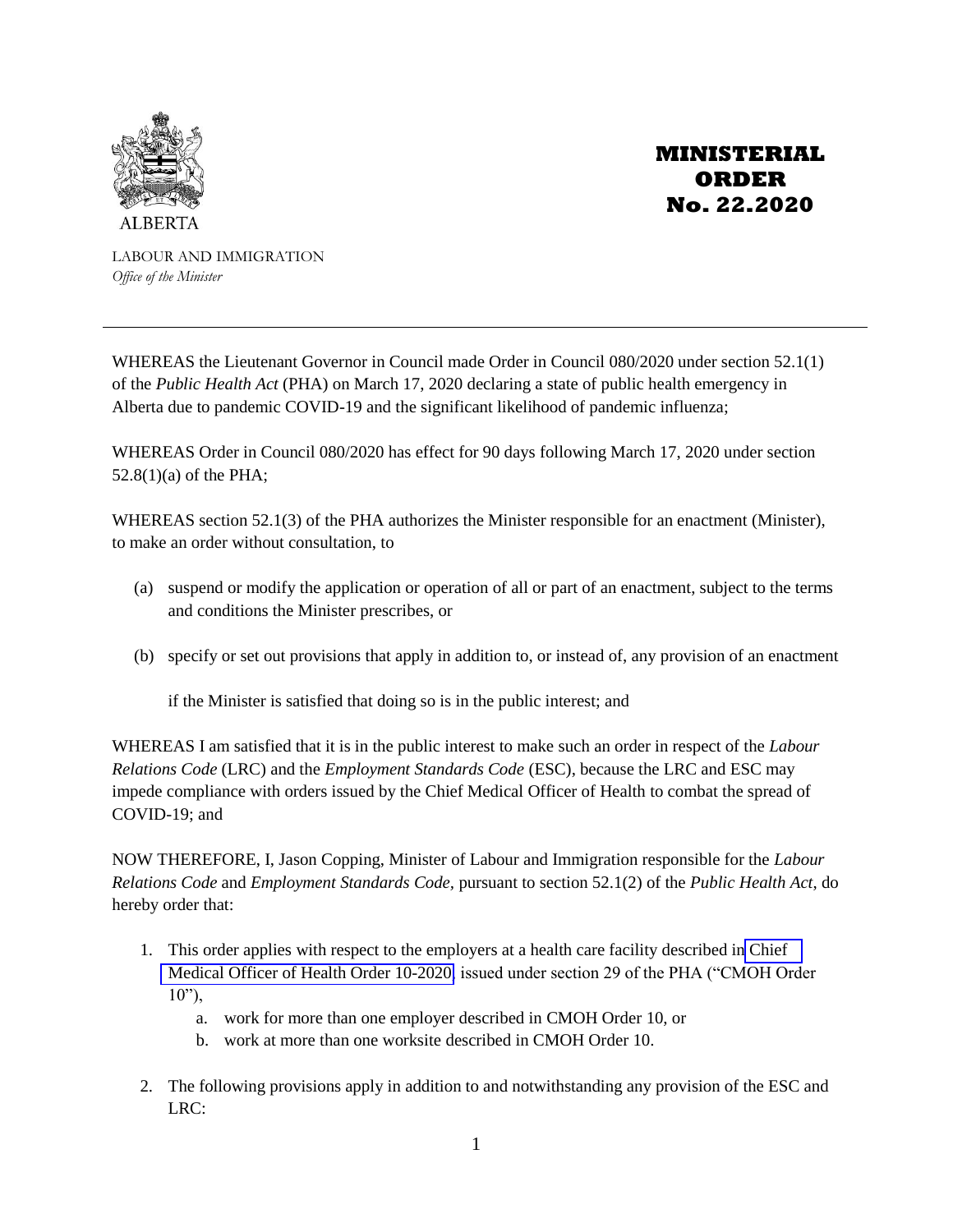- (1) Notwithstanding any agreement, including a collective agreement, for the purposes of complying with [CMOH Order 10,](https://open.alberta.ca/publications/cmoh-order-10-2020-2020-covid-19-response)
	- (a) an employer that employs an employee who normally works at more than one worksite but is restricted to working at one worksite in accordance with CMOH Order 10 must determine which worksite the employee will be providing services having regard to the following criteria:
		- i. the employee's preference,
		- ii. the needs of the employer, and
		- iii. the needs of the health care sector to protect public health.
	- (b) An employer of a worksite at which the employee will no longer be providing services must
		- i. place the employee on an unpaid leave of absence,
		- ii. issue the employee a Record of Employment, and
		- iii. allow the employee to return to work within a reasonable period of time after CMOH Order 10 is no longer in effect.
	- (c) If an employee's total hours are reduced as a result of working for only one employer or at only one worksite in accordance with CMOH Order 10 and the employee wishes to work additional hours at the worksite at which they will continue to provide services
		- i. The employer of that worksite must increase the employee's scheduled hours of work so far as reasonably possible, up to the maximum of a full-time-equivalent position, so the employee's hours at that worksite are equal to the hours the employee would have worked but for CMOH Order 10,
		- ii. If the employee has not been scheduled for hours of work equal to the hours the employee would have worked but for the CMOH Order 10, the employer must provide the employee the opportunity to work additional hours as overtime, if available, on a priority basis to all other employees whose total hours are not reduced as a result of compliance with CMOH Order 10, and
		- iii. If requested, the employee must provide the employer with evidence of the hours the employee worked prior to the CMOH Order 10.
	- (d) Nothing in this order changes an employee's entitlement to benefits with an employer. For greater certainty,
		- i. An employer of a worksite at which the employee will no longer be providing services must continue the employee's group benefits, if any, pursuant to the terms of the governing Collective Agreement, if any, and subject to the terms and conditions of the employee's group benefits plan, if any.
		- ii. The employer of the worksite at which the employee will continue to provide services is under no obligation to increase the employee's group benefits irrespective of the hours worked by the employee.